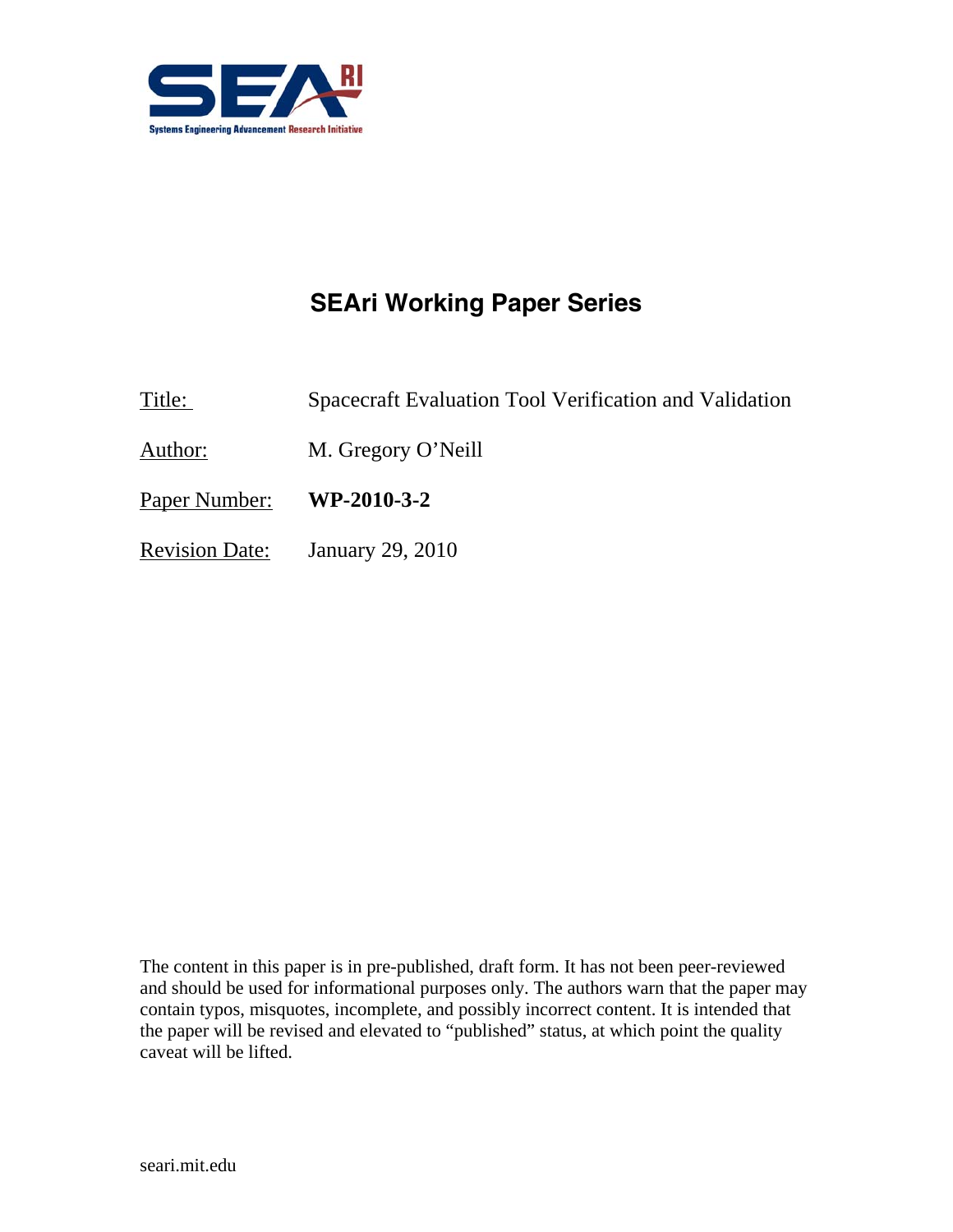-

# Spacecraft Evaluation Tool Verification and Validation

M. Gregory O'Neill $^1$ Massachusetts Institute of Technology, Cambridge, MA, 02139

#### **Nomenclature**

 $NRE$  = nonrecurring (costs), FY2008\$M

 $RE =$  recurring (costs), FY2008\$M

### I. Introduction

This document details the verification and validation of the Spacecraft Evaluation Tool (SET). The SET is used to quantify the value propositions for monolithic and fractionated spacecraft. The two most volatile metrics in the value proposition are the mass of a spacecraft and its respective lifecycle cost. Therefore, the SET verification and validation focuses on these two metrics in the value proposition. Previous applications of the SET lead to the establishment of numerous valuable insights regarding monolithic and fractionated spacecraft value propositions; for more information about this see Assessing the Impacts of Fractionation on Pointing-Intensive Spacecraft (O'Neill, 2009).

## II. Methodology: The Spacecraft Evaluation Tool

The research methodology is embodied in the Spacecraft Evaluation Tool (SET), which was developed over the course of two years, and quantitatively assesses monolithic and fractionated spacecraft value propositions. The SET is a software program that uses a Microsoft Excel® and Matlab® integrated programming language and visualization platform. The SET is a bottom-up (to the fidelity of subsystem components) spacecraft modeling tool and was programmed without a reliance on any models developed by others, the only exception being some elements of the SET cost model. The three functional divisions of the SET are inputs, model algorithms (simulation), and outputs; conceptual groupings of these three SET constituents are shown in Figure 1. For a given spacecraft, the SET employs a Monte Carlo Analysis (MCA) to simulate potential lifecycle's for that spacecraft based on the SET input values specified, and subsequently generates the SET outputs, which are used to form the value proposition for the spacecraft.

<sup>&</sup>lt;sup>1</sup> Graduate Research Assistant, Aeronautics and Astronautics, Bldg. E38-550, and Student Member AIAA.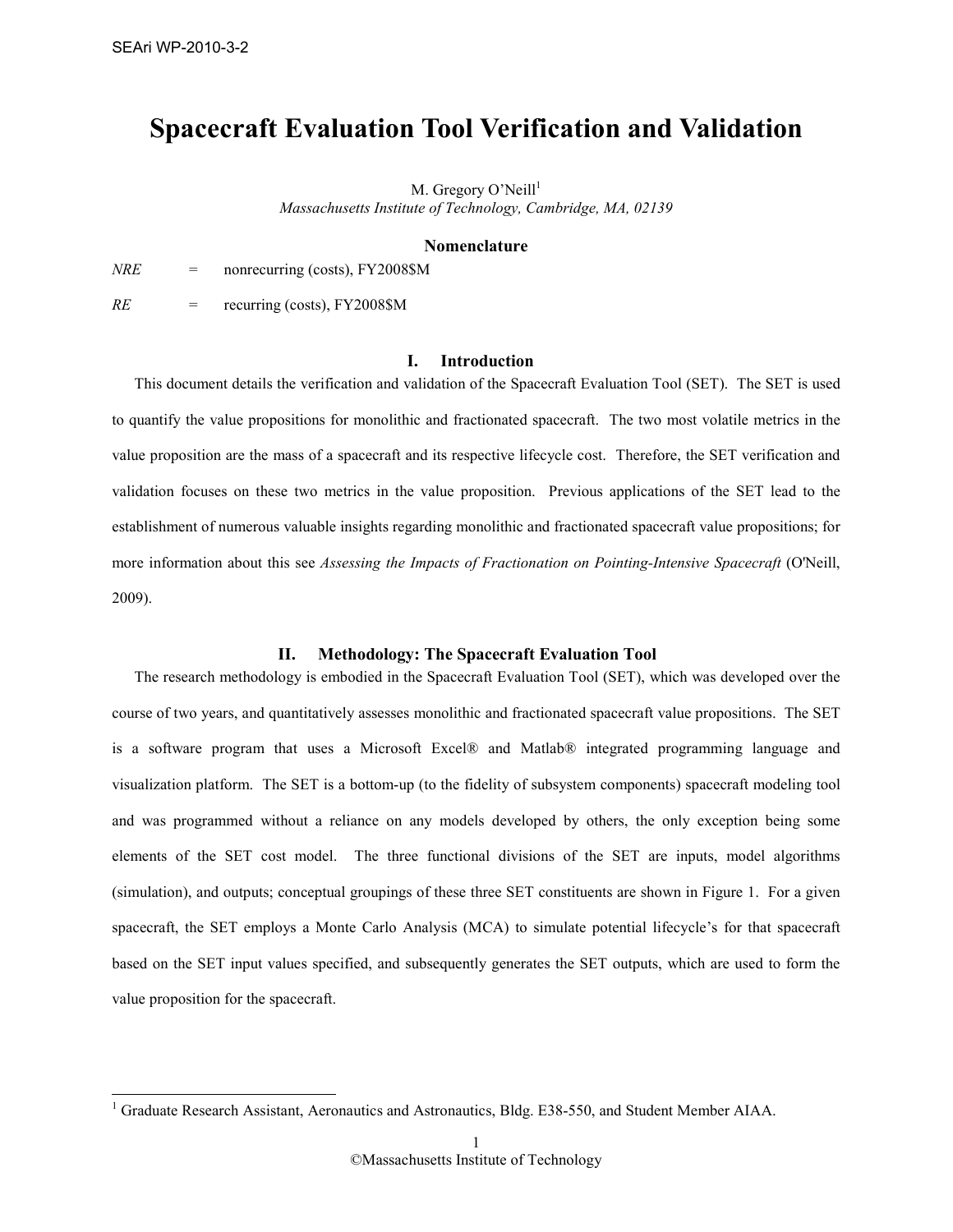

Figure 1. SET Functional Overview.

#### III. Methodology: Verification & Validation

The Spacecraft Evaluation Tool verification entails a demonstration of the SETs mass and cost estimation accuracy, whereas the SET validation entails a discussion pertaining to the attainment of the aforementioned contributions of this research effort. Given that the SET does not rely on historical analogies to past/existing spacecraft (i.e., it is not a design-by-analogy model), the results from the SET verification & validation (V&V) are entirely a function of the SET's inherent accuracy, and therefore ability quantify spacecraft value propositions.

#### A. Verification

The SET verification focuses on corroborating the accuracy of the spacecraft value proposition metrics that have the strongest dependency on a given spacecraft assessment tool (model); hence, for a given spacecraft, these metrics are the most likely to be different depending spacecraft assessment tool used to quantify them. Given that there are no historical or existing fractionated spacecraft, the SET verification for modeling fractionated spacecraft makes the necessary assumption that the SET verification for modeling monolithic spacecraft demonstrated hereafter is extensible, in terms of fostering confidence in the estimation accuracy of the SET, to fractionated spacecraft.

#### 1. System Mass

The verification process begins through demonstrating the accuracy in the SET-produced mass estimates for monolithic spacecraft performing RSMs. For this aspect of the SET verification, nine existing RSM monolithic spacecraft were selected as reference points on the basis of their similar architectural (i.e., subsystem and payload) composition to that in which spacecraft architectures are modeled in the SET. These nine spacecraft were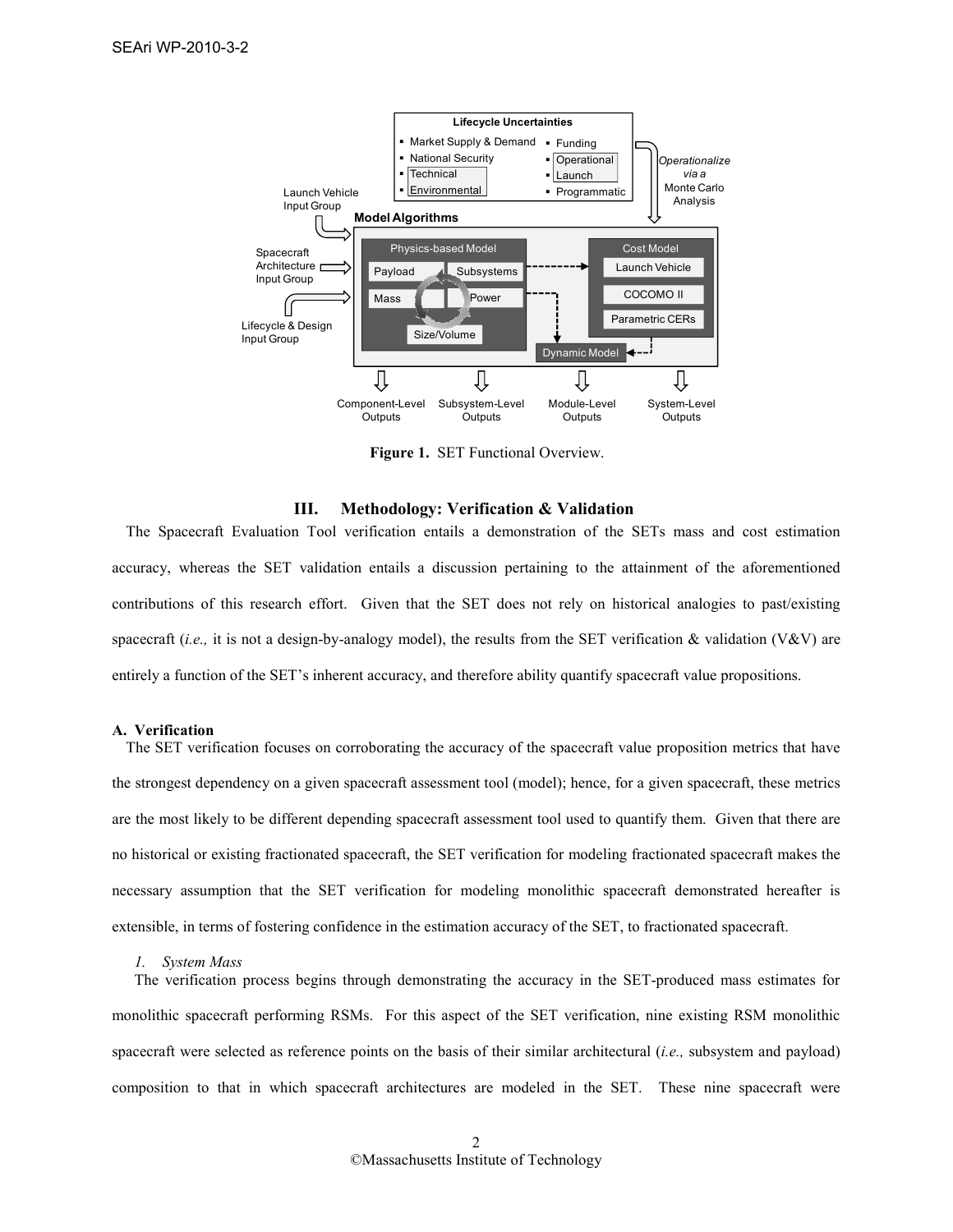subsequently assessed by the SET based on their respective payload performance (*i.e.*, Earth-image resolution), mission lifetime, and launch and orbital characteristics. The second step of the mass verification involved correlating the SET estimation of mass of, to the actual mass for each of the nine spacecraft considered (see Figure 2). The dry and wet masses for the spacecraft were obtained from synthesizing numerous open-source spacecraft databases, the only sources of such information available in academia, and cross referenced, if possible, with the respective manufacturers of these spacecraft (Krebs, 2009; Wade, 2009; TBS Internet, 2009; Satellite Imaging Corporation, 2009; Rapid Intelligence, 2009; GeoEye, 2009; eoPortal, 2009; DigitalGlobe, 2009; McDowell, 2008, 1999; Sandau, Roser, & Valenzuela, 2008; Kramer, 2002). The reporting of these mass values in the databases were highly inconsistent and hence whichever mass (dry or wet) could be ascertained was the one used for the correlation.



Figure 2. SET Mass Verification.

The root mean square error (RMS) value from the mass correlation shown in Figure 2 is 115.8 kg or 14.9 %, an appreciably low RMS value given the diversity of subsystem and payload compositions across the nine spacecraft considered. It is also worth noting that the SET estimated the wet mass of GeoEye-1 to an accuracy of 0.6 kg, a remarkable achievement given that the SET is bottom-up, but still conceptual spacecraft modeling tool.

#### 2. System Static Lifecycle Cost

Given the proprietary nature of spacecraft cost information, the SET System Static LCC verification can only be substantiated through a citation of the source(s) used for the various LCC constituents in the SET cost model; these are summarized in Table 1. The wrapper and bus subsystem costs are predominantly quantified by Unmanned Space Vehicle Cost Model CERs, which are derived from spacecraft mass regression analyses; however, some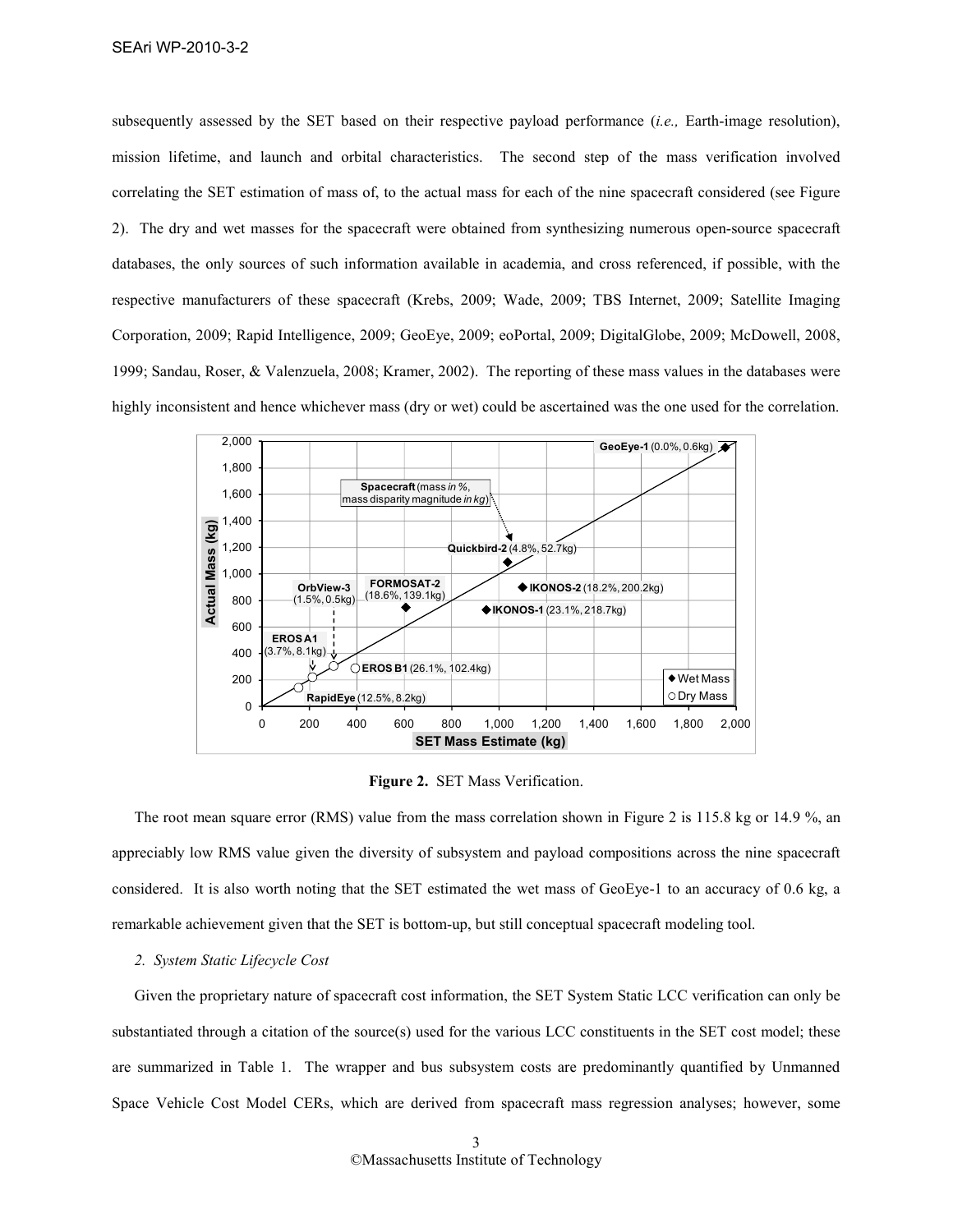CERs were also taken from Space Mission Analysis and Design (Tecolote Research Inc., 2009; Tieu, Kropp, & Lozzi, 2000; Larson & Wertz, 1999). Manufacturer quotes are used for the computer system hardware cost estimates, and the software cost and development time is quantified using the well-vetted COCOMO II tool, which is embedded in the SET cost model (Boehm, 2000). Similarly, cost estimates for the propulsion system and propellant are based on quotes from the respective manufactures of these spacecraft constituents. In terms of the payload cost, this is based on a NASA Telecommunications and Data Acquisition (TDA) Study, which characterizes the cost-performance (resolution) relationship between numerous optical payload systems (Lesh & Robinson, 1986). The ground station costs are estimated from the suite of open-source costing tools available from the ASA Cost Estimating Handbook and Website (NASA, 2008, 2009). Lastly, the launch vehicle costs, for all twenty-two launch vehicles modeled in the SET, are quoted from the manufacturers of these launch vehicles if possible and, if not, taken from the International Reference Guide to Space Launch Systems and other open-source databases (Krebs, 2009; Wade, 2009; Isakowitz, Hopkins, & Hopkins Jr., 2004; NPO InterCos, 2009; Zak, 2009). All SET cost model constituents are adjusted for inflation such that the resulting spacecraft LCC estimates produced by the SET are quantified in terms of 2008 fiscal year, millions of dollars (FY2008\$M).

| <b>LCC Constituent</b>        | <b>NRE RE</b> | <b>Cost Estimation Source</b>                                                                         |
|-------------------------------|---------------|-------------------------------------------------------------------------------------------------------|
| <b>Bus Subsystems</b>         |               | Yes   Yes   Unmanned Space Vehicle Cost Model, 8th Edition                                            |
| Computer System and Software  |               | Yes   Yes   COCOMO II and Manufacturers                                                               |
| Propulsion & Propellant       |               | Yes   Yes   Manufacturers                                                                             |
| Payload                       |               | Yes   Yes   NASA Telecommunications and Data Acquisition Study                                        |
|                               |               | Wrapper (e.g., personnel, labor)   No   Yes   Unmanned Space Vehicle Cost Model, 8th Edition and SMAD |
| <b>Ground Station Leasing</b> | No.           | Yes NASA Cost Estimating Website                                                                      |
| Launch Vehicle                | Yes l         | No  Manufacturers, Steven Isakowitz's Guide to Launch Systems                                         |

Table 1. SET Lifecycle Cost Constituents.

#### B. Validation

The validation of the SET is substantiated through the SETs inherent functionality as well as any documentation pertaining to the SET, all of which demonstrate the fulfillment of the four research contributions aforementioned. Specifically, the first three research contributions, namely, the ability to explore value propositions in both breadth and depth using cardinal, "traditional" measures of effectiveness, are achieved through the SET construct, the breadth and depth of the SET inputs and outputs, and fidelity of the model algorithms. The fourth research contribution is specifically achieved through this and all other documentation pertaining to this research effort (O'Neill, 2009; O'Neill & Weigel, 2009). Attainment these research contributions is assumed sufficient validation of the SET.